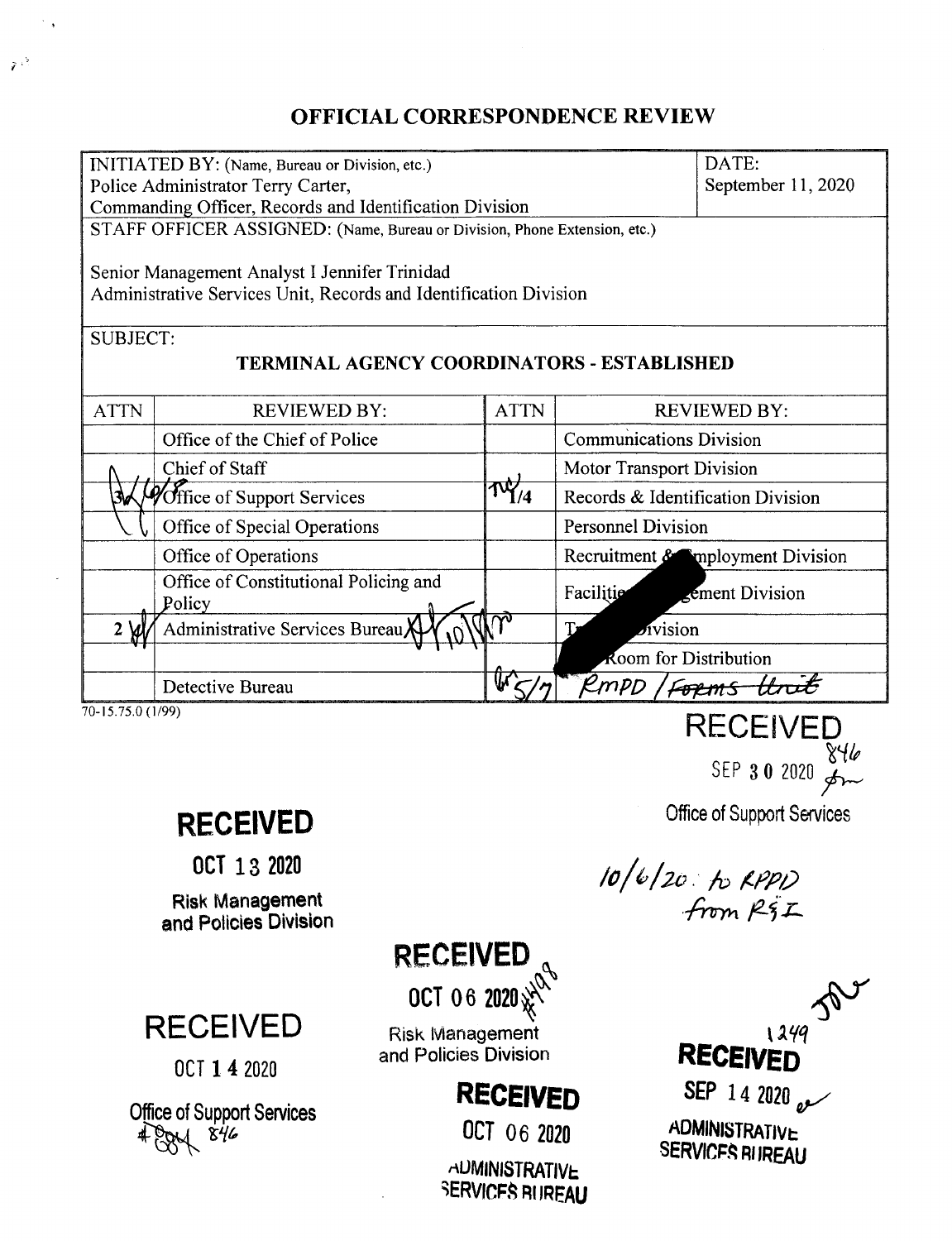#### $N_{\text{O}}$   $I$   $I$   $C$   $E$   $O$  ctober 20,2020 10.4

 $\mathbb{R}_{\geq 0}$ 

#### TO: All Department Personnel

FROM: Director, Office of Support Services

#### SUBJECT: TERMINAL AGENCY COORDINATORS - ESTABLISHED

#### PURPOSE:

The Federal Bureau of Investigation's (FBI), National Crime Information Center (NCIC) requires that automated records be periodically validated by its contributors, per NCIC Operating Manual Section 3.4. The California Department of Justice (DOJ), Criminal Justice Information Services Division (CJIS), is responsible for disseminating those records to respective agencies. Validations ensure that the records are accurate, complete, and represent an active case.

This year, the DOl automated the validation process and implemented a timeline by which agencies shall validate records online. Failure to validate within the given DOJ deadline each month results in a direct notification to the Chief of Police from the DOJ, and the Department is placed on notice for noncompliance. The DOJ requires one hundred percent (100%) of all records to be validated monthly in order to avoid any negative ramifications.

The purpose of this Notice is to establish Terminal Agency Coordinators(TAC) within Department entities. Effective immediately, Offices and Bureaus may designate a TAC and an assistant TAC as deemed necessary by each respective entity.

#### PROCEDURE:

I. TERMINAL AGENCY COORDINATOR - ESTABLISHED. The DOJ designated eleven (11) groupings at the office, bureau, or divisional level, plus a main TAC for the Department (attached). Divisions or Sections with an Originating Agency Identifier (ORl) are sorted within those groupings. The TAC will be the point of contact between each grouping, the main TAC, and the DOJ. The TAC will be designated at or above the sworn rank of Police Officer II or civilian equivalent. This position will be an ancillary duty.

### II. TERMINAL AGENCY COORDINATOR RESPONSIBILITIES.

- Review emails sent by DOJ regarding validation status within their grouping;
- Designate employees in the Area/division sub-grouping to validate entries;
- Create accounts in the DOJ system for designated employees;
- Provide appropriate direction and monitor work of the designated employees;
- Conduct audits to ensure the roster of user accounts is current and updated; and,
- Ensure all entries within their grouping are validated by the 30-day DOJ deadline.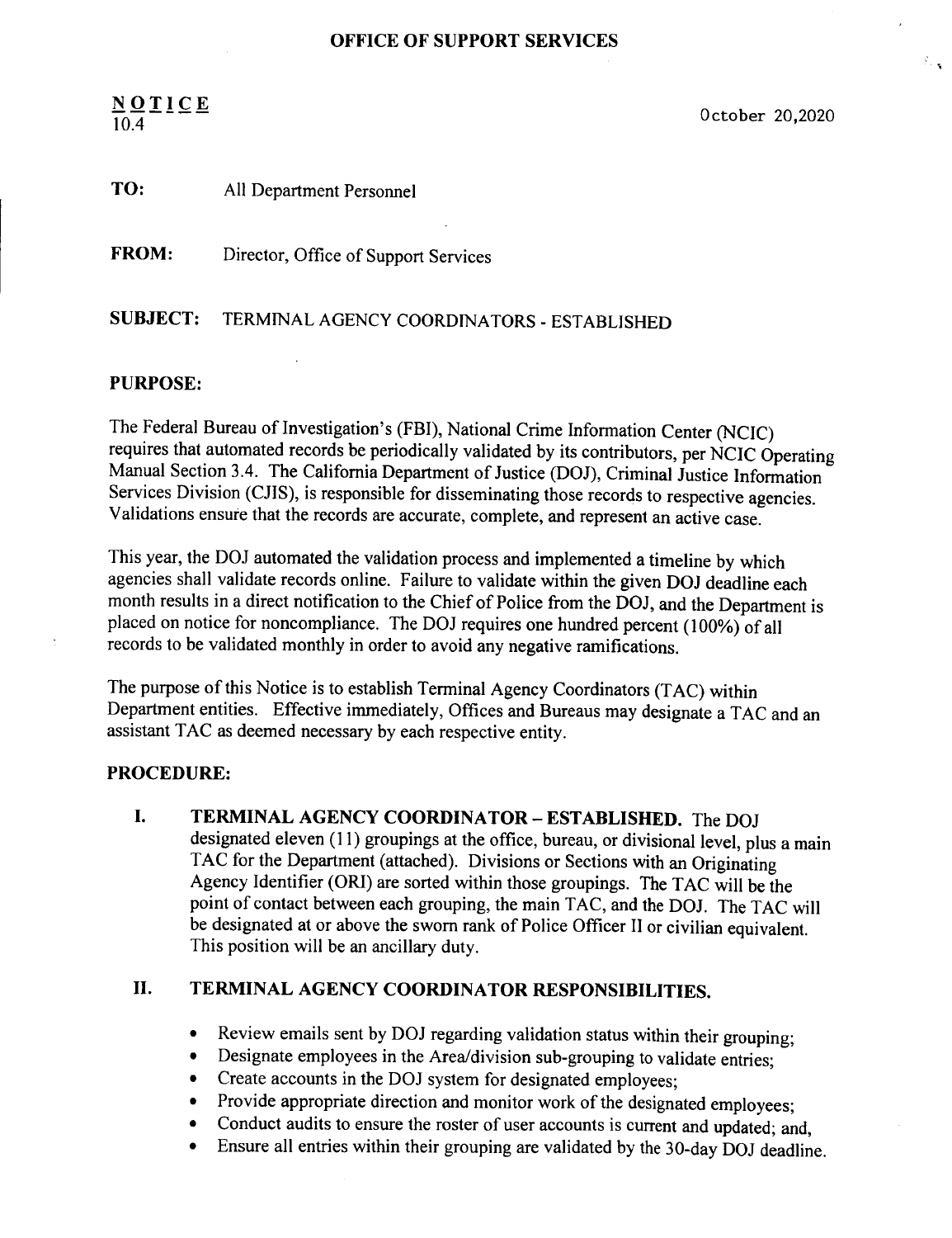$\ddot{\phantom{0}}$ 

#### **III. ASSIST ANT TERMINAL AGENCY COORDINATOR RESPONSIBILITIES.**

- Monitor email notifications from DOJ regarding validation deadlines;
- Review and validate entries for designated ORI in all categories before *DOl's* 30-day deadline; and,
- Report compliance to TAC before DOJ's 30-day deadline.

### **IV. MAIN TERMINAL AGENCY COORDINATOR RESPONSIBILITIES.** The Main TAC will be responsible for providing training and guidance as deemed necessary, as well as inform the offices and bureaus of the status of their entities for full compliance.

- **V. COMMANDING OFFICERS RESPONSIBILITIES.** Commanding Officers with a designated TAC and/or Assistant TAC shall:
	- Establish a procedure for the TAC and/or Assistant TAC to monitor and review messages from *DOl,* review and validate entries online, and report full compliance prior to each 30-day deadline;
	- Review and ensure compliance with *DOl* validation requirements, as mandated by the NCIC Operating Manual Section 3.4;
	- Notify office/bureau/division TAC of the assigned and/or revised personnel assigned to the TAC/Assistant TAC positions; and,
	- Notify officelbureauldivision TAC of non-compliance of the 30-day *DOl* deadline.

If you have any questions regarding this matter, please contact the Administrative Services Unit, Records and Identification Division at (213) 486-8160.

BEATRICE M GIRMALA, Assistant Chief Director, Office of Support Services

**Attachment** 

DISTRIBUTION "D"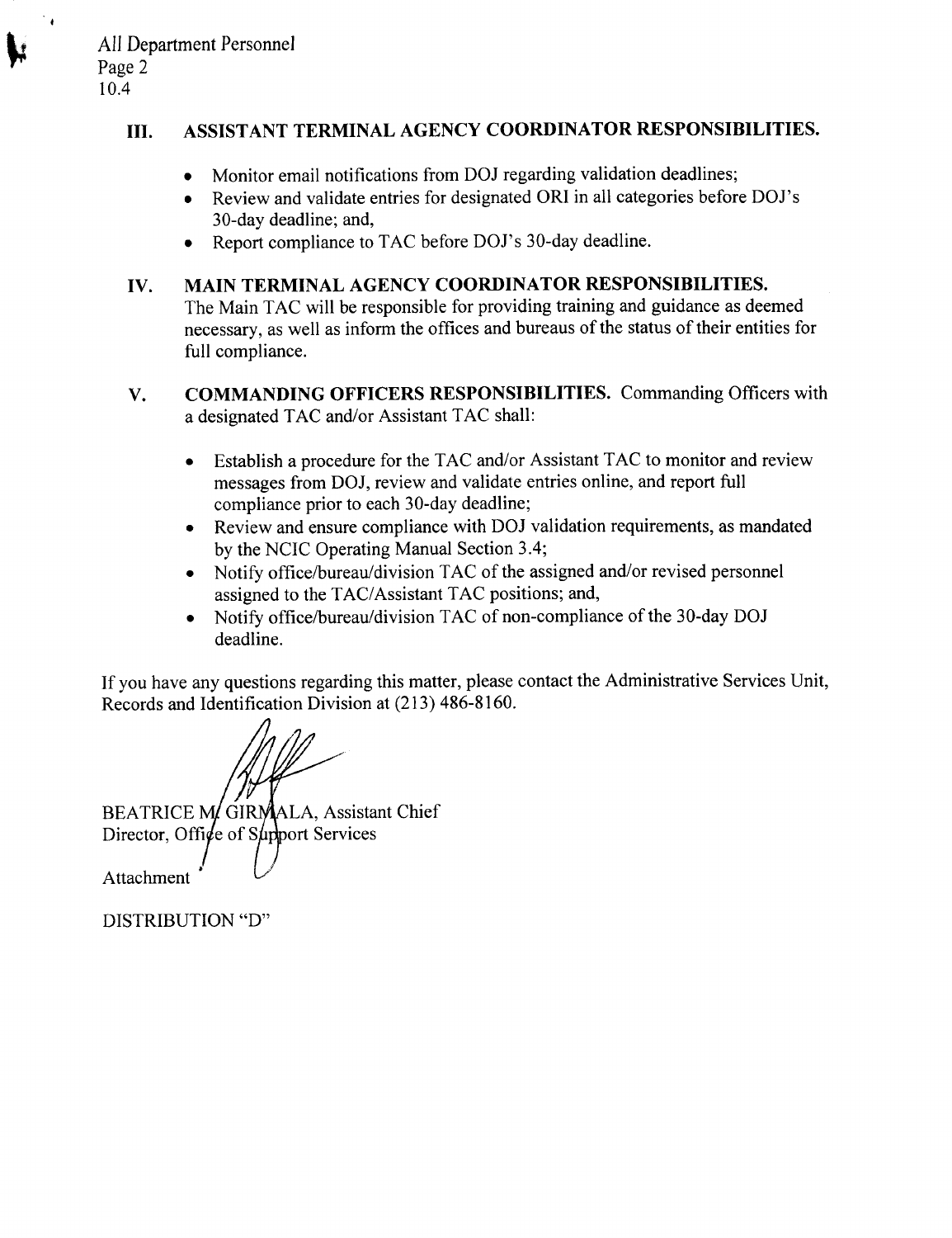

r-